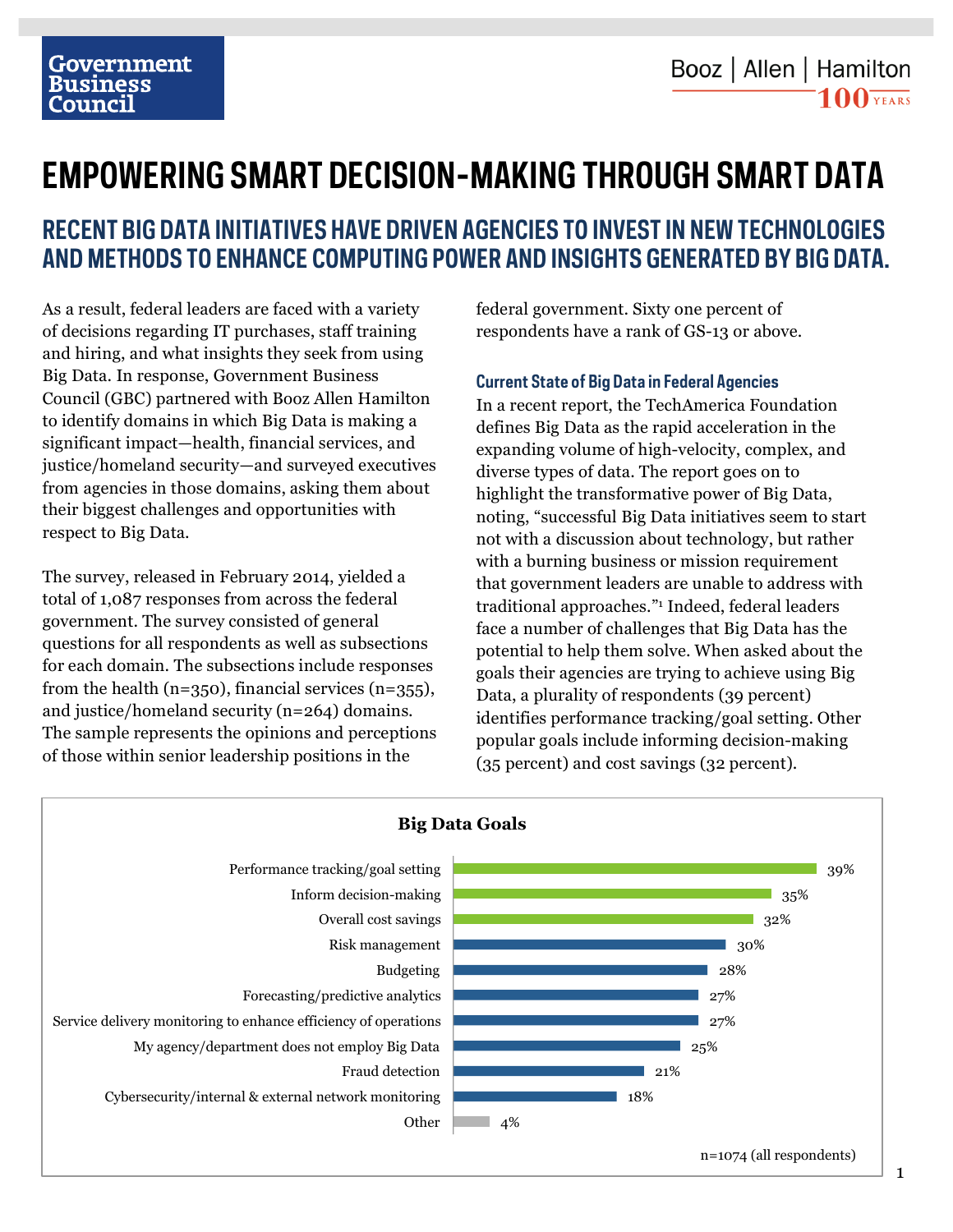## Booz | Allen | Hamilton  $100 \overline{\text{YEARS}}$

### Government **Business** Council

Although federal leaders identify many benefits of Big Data, the complexity and amount of datarelated mandates – for example, continuous monitoring, Executive Order 13636, FISMA, Trusted Internet Connections, among others – can be challenging.

Federal leaders must also grapple with various types of data, from health records to transactions to emails and other correspondence. As Big Data becomes more diverse, agencies will need a workforce that commands a wide array of expertise. However, 59 percent of federal leaders surveyed indicate there is work to be done acquiring the necessary professional capabilities. Specifically, a plurality of federal leaders (42 percent) notes that domain experts are in high demand.

**Health** – The Affordable Care Act (ACA) stresses the importance of reducing paperwork and administrative costs by calling for a series of changes to standardize billing and requiring health plans to adopt systems for secure, confidential, electronic exchange of health information.2 As electronic health records (EHR) become more pervasive, federal agencies increasingly are valuing the flow and availability



of information. In fact, 25 percent of health services respondents indicate that they are in the process of readying EHR as a result of the ACA. Furthermore, 82 percent consider sharing clinical and/or patient data with other healthcare organizations to be at least somewhat important.

Despite some progress in readying EHR for consumer use, more work can be done to make Big Data more accessible or easier to use for federal leaders. For example, 53 percent of federal health leaders report that a streamlined data collection process would assist them in realizing the potential of their data. In

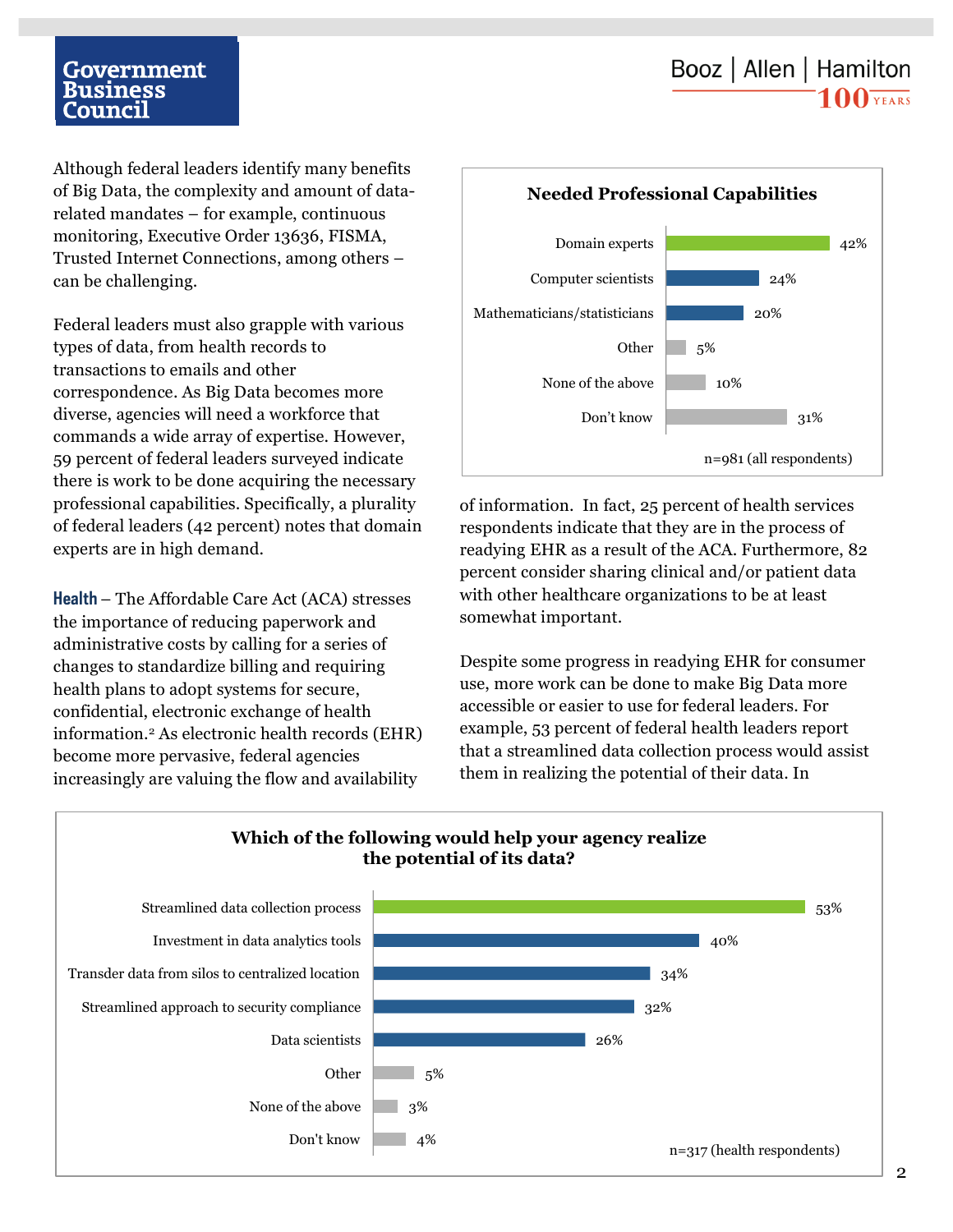## Booz | Allen | Hamilton  $100 \overline{\text{YEARS}}$

### Government Business ounci

addition, 40 percent say that investing in data analytics tools would help their agency realize the potential of its health data. These two areas were greater than any other area of investment identified by the respondents—including the transfer of data from silos and hiring data scientists—illustrating that agencies have needs across the spectrum of Big Data investment opportunities.

**Justice/Homeland Security Services** – Agencies that work in the security and justice domains face immense cybersecurity challenges. Increasingly, malicious actors are targeting federal IT systems. In addition, mandates are driving agencies to identify continuous monitoring IT tools that will track behavior on system networks. Continuous monitoring technology automates monitoring of agency networks, generating massive amounts of data as it tracks network status and user behavior.

Continuous monitoring mandates from the Office of Budget and Management and other agencies pose a significant challenge for all federal leaders, especially those working in cybersecurity. Among federal executives who work in justice/homeland security, 57 percent report that their agency uses data to improve its cybersecurity posture.

### *Did You Know?*

*The GPRA Modernization Act of 2010 is also pushing agencies to use data for performance tracking. The Act calls on agencies to make better use of data for employee performance evaluations. In doing so, agencies can use data to address weaknesses in major management functions, create new approaches for business operations, and engage Congress with more evidence to address issues.* 



### 39% 34% 36% 40% 42% Don't know Hardware-asset management Software-asset management Identity and access management Continuous auditing n=257 (justice/homeland security respondents) **How is your agency complying with the OMB continuous monitoring mandate?**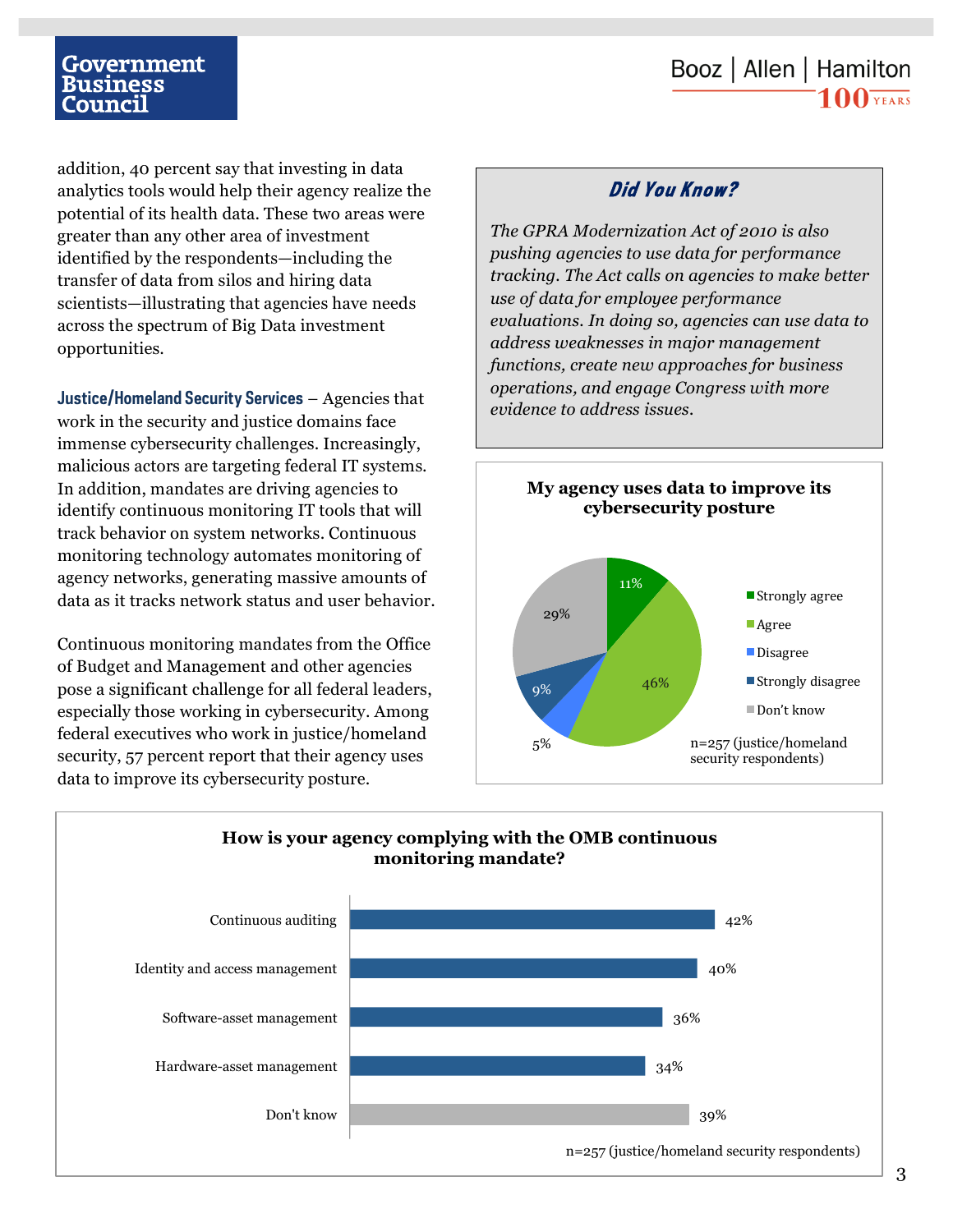### Government Business Council

## Booz | Allen | Hamilton  $100$  YEARS

Despite the fact that continuous monitoring mandates are cited as a top challenge for federal leaders, more than one third of respondents (39 percent) are unsure how their agency is complying with them. Among those justice/homeland security federal leaders who indicate they are familiar with the steps their agency is taking to comply with continuous monitoring mandates, 42 percent say their agency is investing in continuous auditing tools and 40 percent say it is investing in identity and access management tools. One agency, the Department of Homeland Security, is investing \$100 million in services and tools geared toward renewing agency smartcards with iris and facial recognition capabilities. 3

Although continuous monitoring mandates impact federal cybersecurity and justice professionals directly, they pose challenges to federal executives from all domains. Going forward, careful planning and diligent execution of continuous monitoring solutions will be critical to ensuring that an agency's resources—human or hardware—are not overwhelmed by the sheer magnitude of data generated.

**Financial Services** – Those agencies that are charged with the management and protection of the nation's financial system have already been working with Big Data for a number of years.

For example, as early as 2008, GAO conducted an audit using analysis of large datasets to find that 41 percent of credit card transactions between 2005 and 2006 "failed to meet basic internal control standards." <sup>4</sup>

Today, data analytics tools continue to give federal financial services leaders the insights they need to root out fraud, waste, and abuse. Among federal financial services leaders, 62 percent report that their agency uses data warehousing at least sometimes, while 57 percent report using mining tools at least sometimes. Data mining

tools can also assist in providing predictive analytics that identify fraud, waste, and abuse. For example, USDA has begun employing psychologists and sociologists to create models for suspicious behavior, thereby assisting the Department in predicting the scenarios and conditions that lead to higher incidence of fraud.

Federal executives in the financial services domain are not just leveraging Big Data for waste, fraud, and abuse analyses. In fact, respondents note that their first priority when leveraging Big Data is improving business operations, followed closely by risk/financial management.

### **Conclusion**

Across all domains—health, financial services, and justice/homeland security services—federal executives understand that Big Data offers opportunities for a more efficient, effective government. While federal executives admit that there are significant challenges to realizing Big Data's full potential, agencies are already seeing results from the first Big Data wave. Many federal executives understand the obstacles standing in the way of further Big Data success, such as the perceived capabilities gap or the security mandates impeding widespread data use. This understanding will prove critical in overcoming such obstacles and generating the insights needed to move government forward.